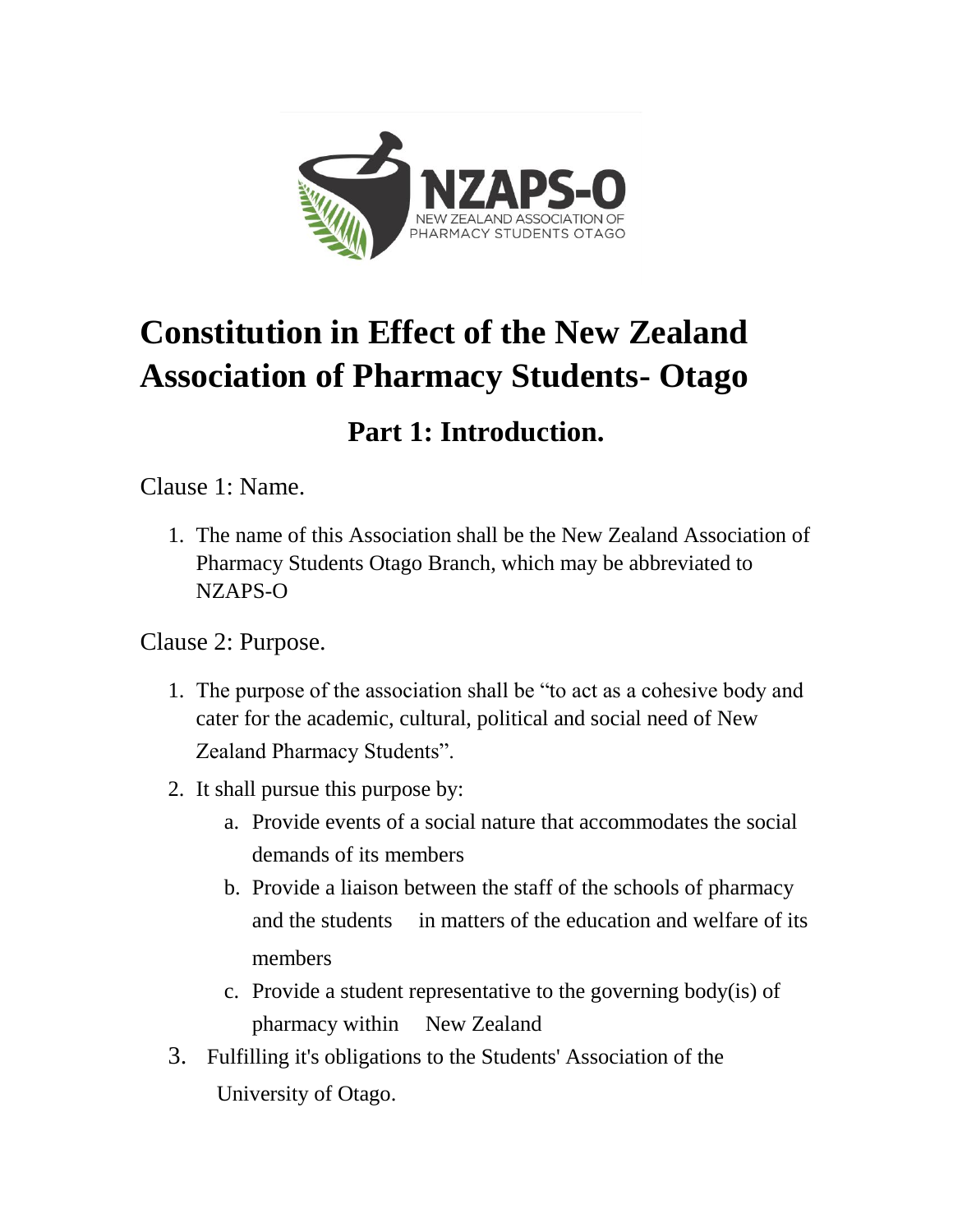#### Clause 3: Structure.

- 1) There shall be a Executive to represent the needs of NZAPS-O
- 2) There shall be a hardship committee in each branch comprising of the Branch President, Secretary and Treasurer.

### Clause 4: Membership.

- 1. All Pharmacy Students studying for a Bachelor of Pharmacy at the University of Otago shall be eligible to become full members of NZAPS-O and may exercise the privileges and rights of full membership upon payment of the subscription.
	- a. Any existing NZAPS-O member following their graduation are eligible to apply for membership for up to four years at the cost of a four-year membership at that time.
- 2. Any member withdrawing from the Bachelor of Pharmacy course shall be entitled to a partial refund of the subscription under the same circumstances that the University refunds tuition fees. Any Member may receive a maximum refund of that year's membership fee less an amount to be decided at the discretion of the Branch Executive, if application for withdrawal is received within thirty days of payment.
- 3. No person shall hold any office in NZAPSO unless such a person is a financial member and any person ceasing to be a financial member shall vacate any offices held forthwith.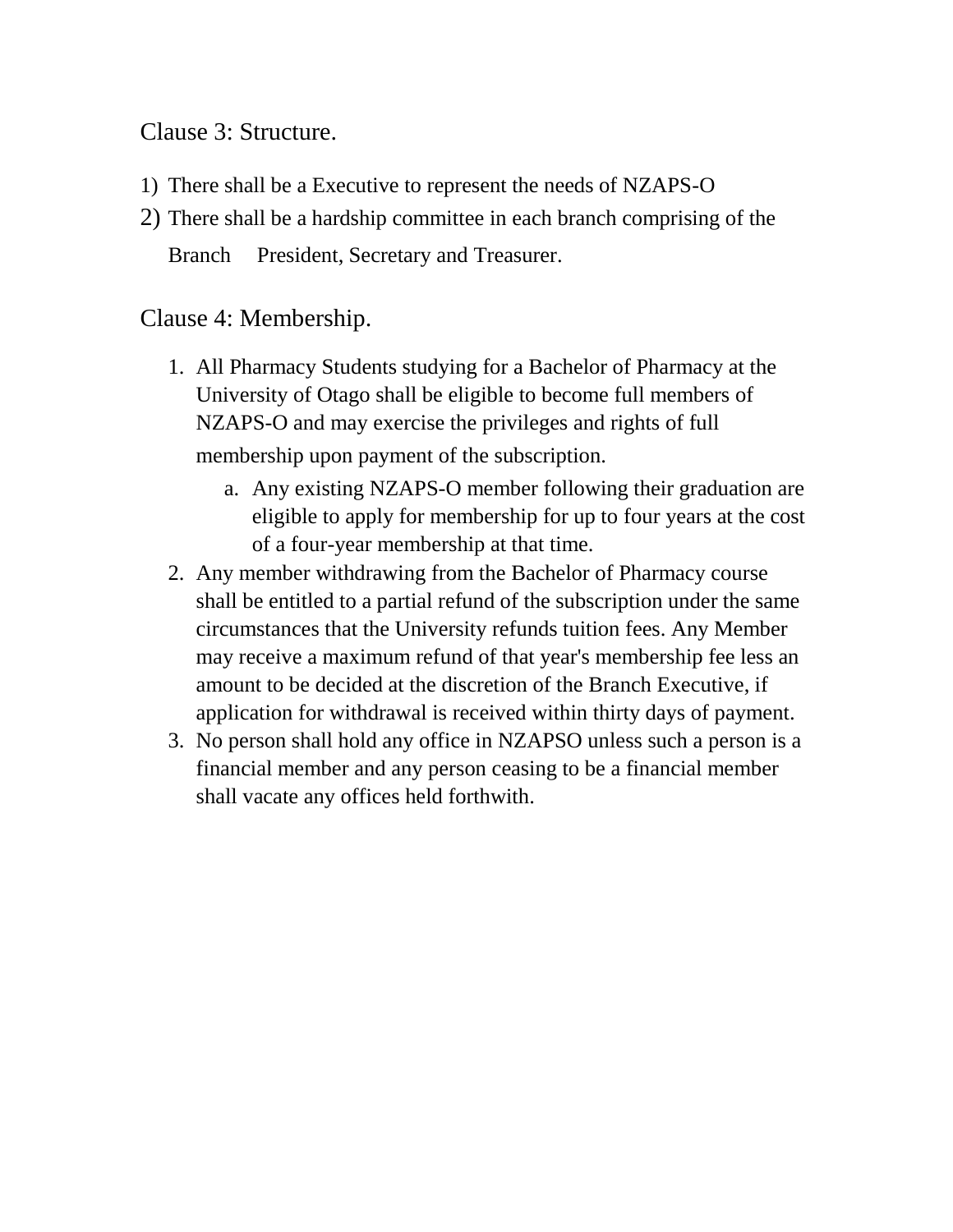### **Part 2: General Meetings of NZAPSO.**

Clause 5: Annual General Meetings.

1. There shall be one Annual General Meeting each year (AGM)

#### *THE AGM*

- a) The AGM shall be held in the latter half of the second semester of the University year at such time and place as the branch executive decide.
- b) At the AGM the Outgoing President shall submit the Annual report of the Association and the Treasurer shall submit for adoption a Report on the Association's financial position.
- c) The AGM shall elect a President who shall take office on 1 January of the following year and who shall, subject to provisions made elsewhere in this constitution, hold office until the 31 December. There may be certain tasks for the successor that are recommended to be done prior to this date
- d) The AGM shall elect a Secretary who shall take office on 1 January of the following year and who shall, subject to provisions made elsewhere in this constitution, hold office until the 31 December. There may be certain tasks for the successor that are recommended to be done prior to this date
- e) The AGM shall elect a Treasurer who shall take office on 1 January of the following year and who shall, subject to provisions made elsewhere in this constitution, hold office until the 31 December.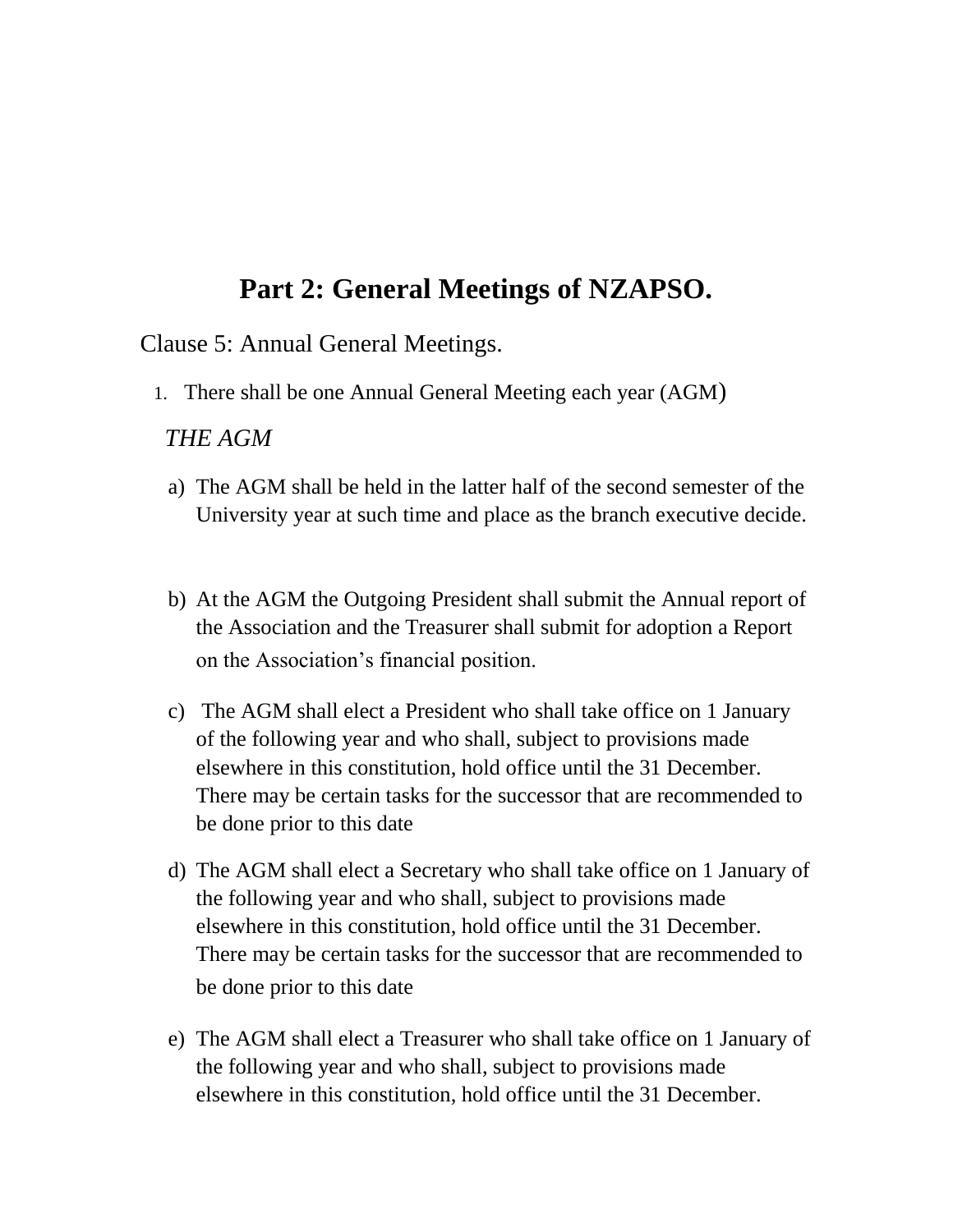There may be certain tasks for the successor that are recommended to be done prior to this date

- f) The AGM shall elect an Education Representative who shall take office on 1 January of the following year and who shall, subject to provisions made elsewhere in this constitution, hold office until the 31 December. There may be certain tasks for the successor that are recommended to be done prior to this date
- g) The AGM shall elect a Social Representative who shall take office on 1 January of the following year and who shall, subject to provisions made elsewhere in this constitution, hold office until the 31 December. There may be certain tasks for the successor that are recommended to be done prior to this date
- h) The AGM shall elect a Welfare/ Student Exchange Officer Representative who shall take office on 1 January of the following year and who shall, subject to provisions made elsewhere in this constitution, hold office until the 31 December. There may be certain tasks for the successor that are recommended to be done prior to this date
- i) The AGM shall elect a Sports Representative who shall take office on 1 January of the following year and who shall, subject to provisions made elsewhere in this constitution, hold office until the 31 December. There may be certain tasks for the successor that are recommended to be done prior to this date
- j) The AGM shall elect a IPSF Contact Person who shall take office on 1 January of the following year and who shall, subject to provisions made elsewhere in this constitution, hold office until the 31 December. There may be certain tasks for the successor that are recommended to be done prior to this date
- k) The AGM shall elect a Revue Representative who shall take office on 1 January of the following year and who shall, subject to provisions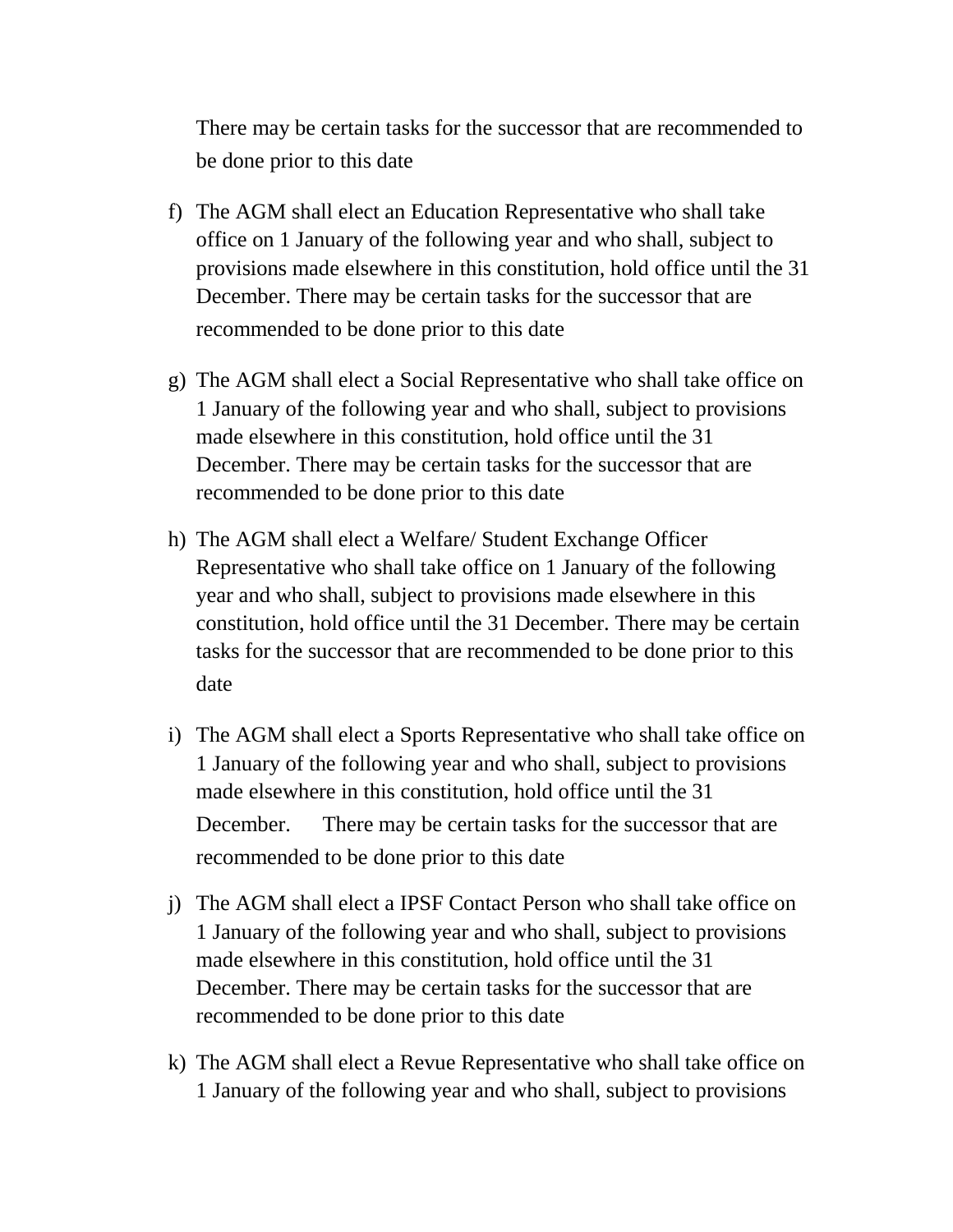made elsewhere in this constitution, hold office until the 31 December. There may be certain tasks for the successor that are recommended to be done prior to this date

- l) The AGM shall elect a Marketing Representative who shall take office on 1 January of the following year and who shall, subject to provisions made elsewhere in this constitution, hold office until the 31 December. There may be certain tasks for the successor that are recommended to be done prior to this date
- m) Any Otago Branch member may be eligible for election in any position on the branch executive **unless otherwise specified**
- n) Nominations for all branch executive positions elected at the AGM must have the email confirmation from a seconder to be valid.
- o) Voting for branch executive members will occur by secret ballot and by 2pm on the day of the AGM
- p) When there is insufficient interest by members to fill all the branch executive positions post election the position(s) may be appointed on agreement by the branch executive elect and branch executive incumbent.
- q) Candidates are considered elected if they receive more votes than any other candidate.
- r) General business may transact at the AGM.
- s) If election of a branch executive member results in an even number of votes for more than one person for the same position, the branch executive incumbent shall make the final decision and appoint who they see fit for the position.

Clause 6: Special General Meetings.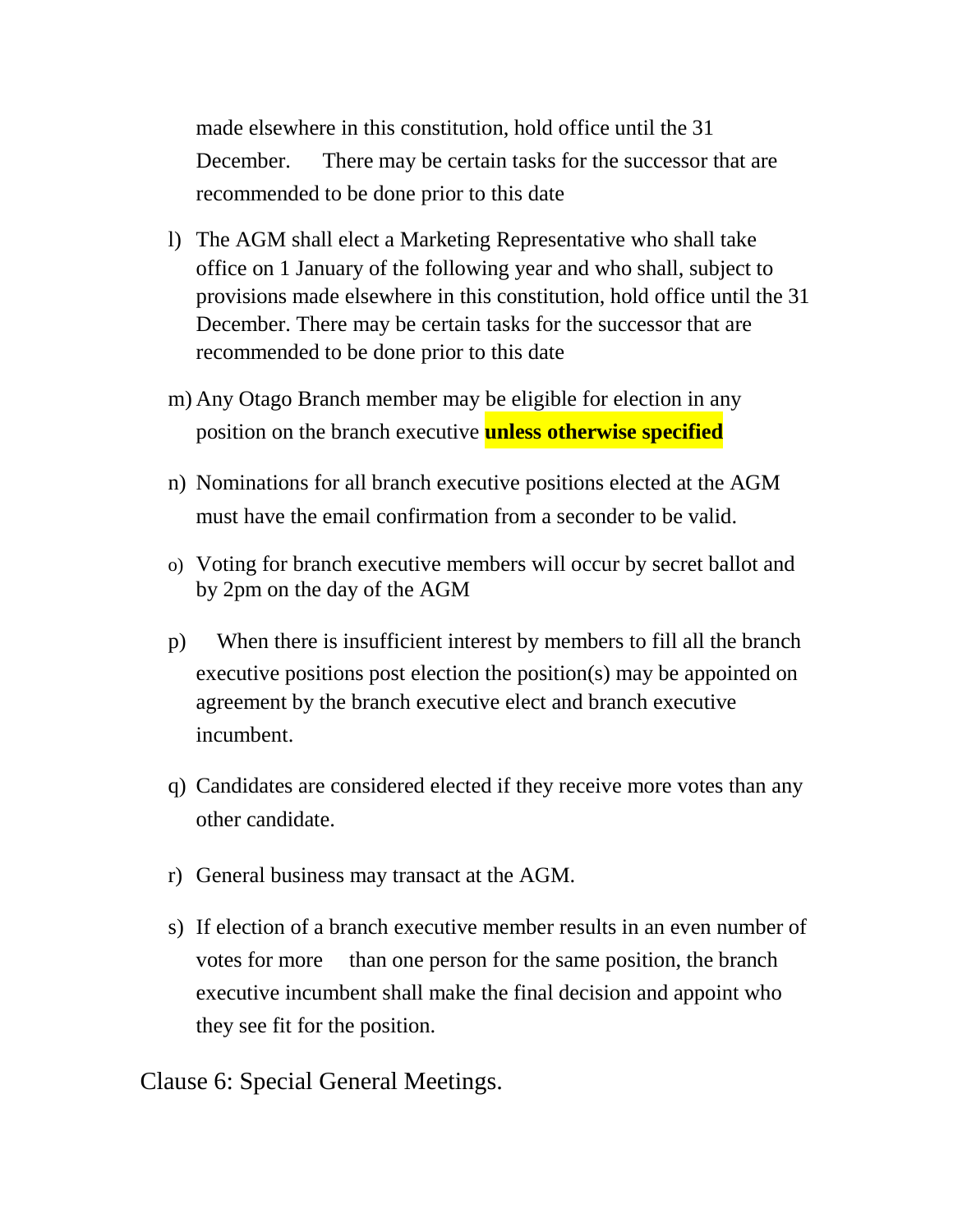- 1. The Branch Executive may convene a Special General Meeting, hereinafter referred to as a SGM.
- 2. Subject to section 3) hereof, within seven (7) days of receiving a written request to hold a SGM that has been signed by at least fifteen (15) members of the Association, the Branch Executive must call a SGM to be held no later than fourteen (14) days from the receipt of such a request, and if it does not proceed to do so within the stated period the members making the request may themselves convene a SGM
- 3. If the business of a SGM requested in accordance with section (2) above concerns an event to be held before an SGM could have been called in accordance of the provisions herein, the or executive shall have and must use the power to abridge such provisions so as to hold the SGM prior to the event, and if it does not proceed to do so within three (3) days of the receipt of such request, the members making the request may themselves convene a SGM.
- 4. Notice of a SGM shall be posted on the student office at least seven (7) days before such meeting stating the time, date, place and business thereof.
- 5. At a SGM, no business shall be transacted beyond that for which the meeting has been called.

### **Part 3: The Branch Executive**

#### Clause 7: The Branch Executive Structure

- 1. The Executive of the branch shall consist of:
	- (i) President

.

- (ii) Secretary
- (iii) Treasurer
- (iv) Educational Representative
- (v) Social Representative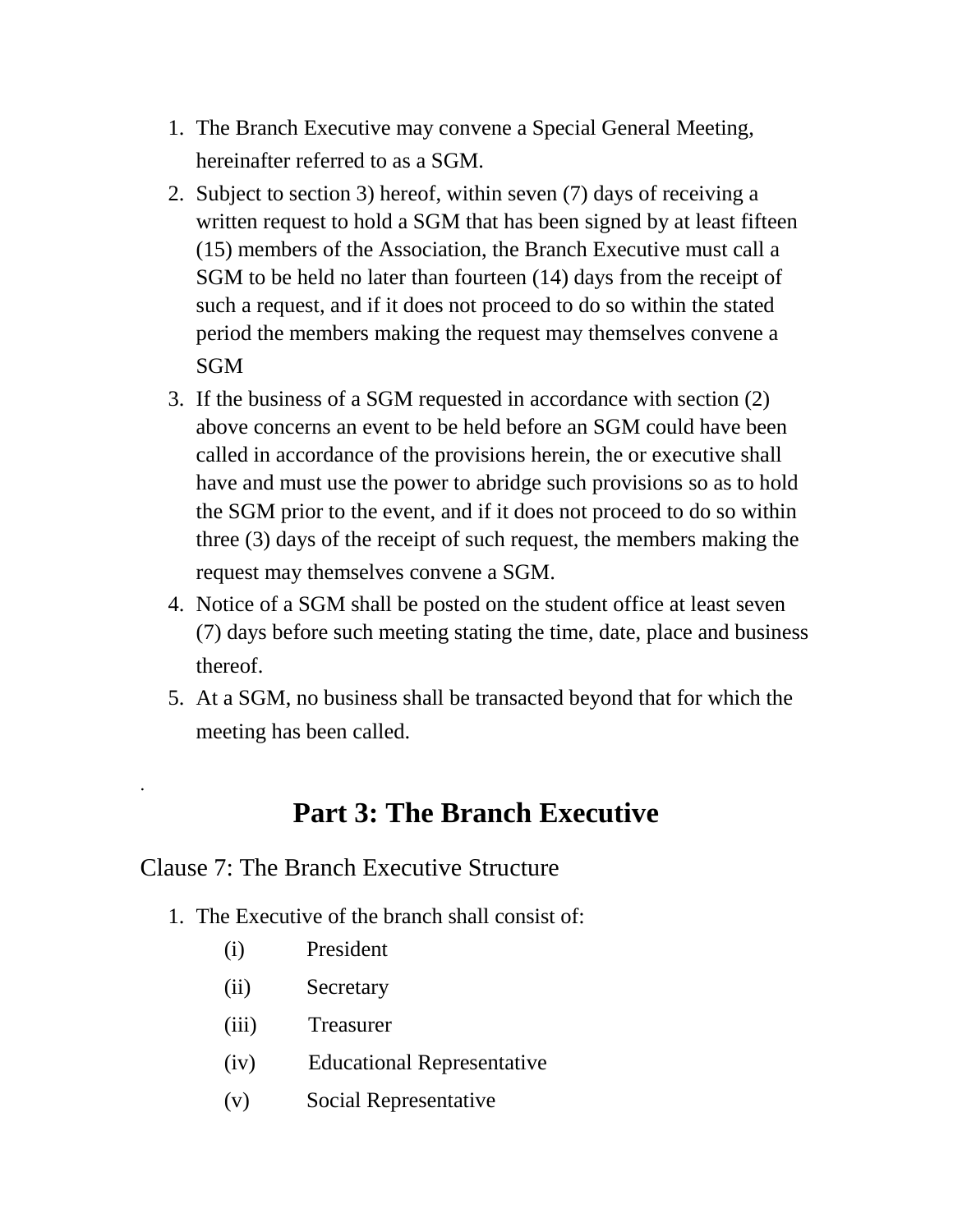- (vi) Welfare and Student Exchange Officer Representative
- (vii) Sports Representative
- (viii) IPSF Contact Person and Liaison Representative
- (ix) Revue Representative
- (i) Marketing Representative
- 2. The Executive shall be elected in accordance with Clauses 6 and 12 of this Constitution.
- 3. No person may hold more than one position on the Branch Executive at any one time
- 4. If a person cannot hold a position to which he/she is elected or appointed unless he/she resigns from a position already held, she/he shall be deemed to have so resigned.
- 5. If at the AGM the Treasurer is deemed to have resigned under Section 4 hereof, then, the Treasurer elect shall take office as of the date of that AGM, and shall, subject to provisions elsewhere in this constitution hold office until the 31 December of the following year.
- 6. The branch executive or any member thereof shall resign when called upon to do so by a two-thirds majority of those present and voting at a General Meeting at an AGM. Any such motion requires notice of motion to be posted on the NZAPS office at least seven (7) days before such a meeting.
- 7. For the President to resign there needs to be at least two-thirds majority and both the secretary and the treasurer will need to be in the majority. Any such motion requires notice of motion to be posted on the NZAPSO office at least seven (7) days before such a meeting.
- 8. Every member of the branch executive under Section 1 and 3 hereof shall be a member of the branch at the time of his/her election and during his/her term of office.
- 9. Every member of the branch executive under Section 1 and 3 hereof shall be an enrolled student at the Otago School of Pharmacy at the time of his/her election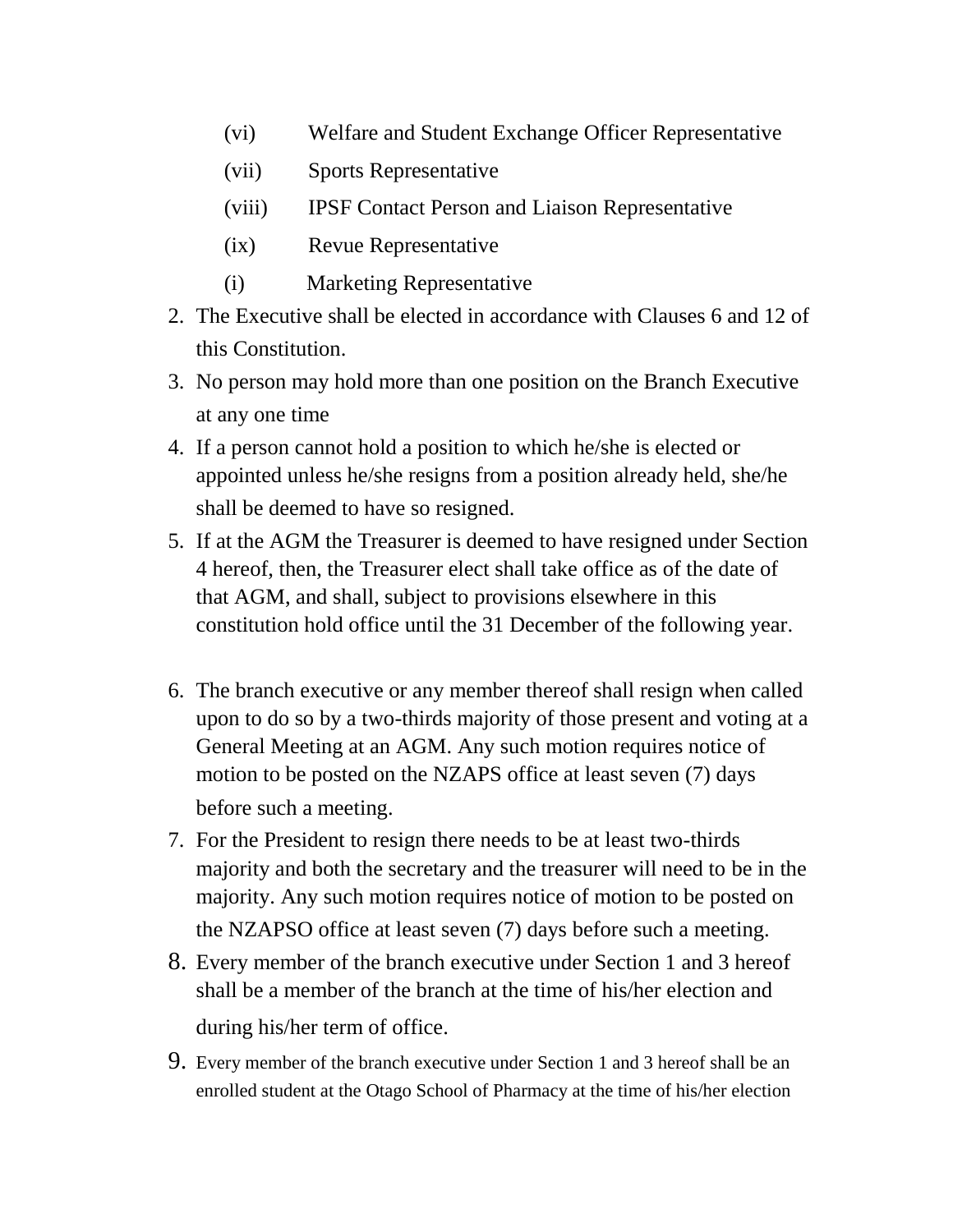and during his/her term of office.

### Clause 8: Duties of the Executives

- 1. Members of the executive shall attend the executive meetings and shall efficiently discharge the affairs of the association.
- 2. The President shall be the official spokesperson of the association and shall be responsible for the coordination of the association activities. The President shall convene all meetings of the association provided that where circumstances make this impractical the Secretary or Treasurer shall assume this role. Subject to the right of a meeting to elect its own chair, the President shall chair all meetings of the executive. The President shall submit the Annual Report of the association to the AGM.
- 3. The Secretary shall take minutes at meetings (which shall be published to members) of the association and keep them, shall attend to the branches correspondence, and shall be responsible for the maintenance and updating of the media of the association. The Secretary shall also issue all notices and be responsible for ensuring that all material published and displayed by the branch conforms with the policy of the branch.

- 4. The Treasurer shall collect and deposit into the association's bank account all subscriptions and monies due to NZAPS-O, shall oversee and monitor all online transactions through the association's bank account, shall keep a record of all financial transactions of the associations, and shall submit a full Treasurer's Report and statement of accounts to the AGM of that year. The Treasurer shall keep the Executive informed and up to date with the financial position of the association to the best of his/her ability and report this to the meeting, and upon request will open the books to the meeting.
- 5. The Educational Representative will be responsible for liaising with their respective university educational representative. This person will also keep members well informed about grievance procedures, deal with problems arising from the course and any other matters that come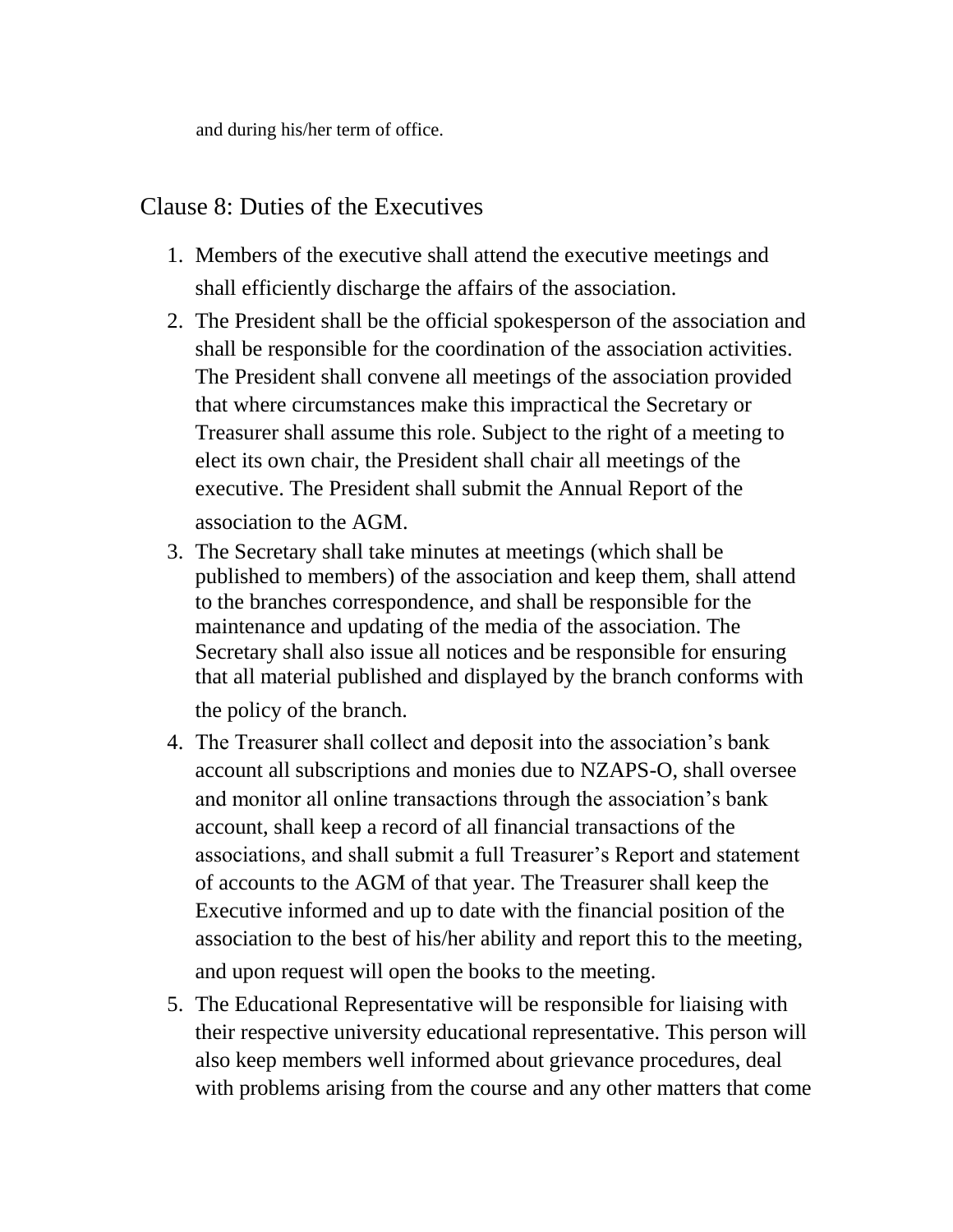to his/her notice through the class reps. All incoming and outgoing correspondence of this nature will go through the Educational Representative. The Educational Representative will ensure that all class reps are pro- active in bringing material to the meeting for discussion.

- 6. The Social Representative will be responsible for the organisation of appropriate types and number of social events for members of NZAPSO as well as liaising with other faculties to organize combined social events. The executive will decide on dates, times and prices for these events and the Social Representative will ensure that these events are promoted and supported. The representative is at liberty to co-opt whoever he/she wishes to carry out organisational duties in order that these social events take place.
- 7. The Welfare/SEO Representative will be responsible for the integration of different cultural groups within the Association. He/she will also represent international students involved with IPSF in international affairs and liaise with their respective university International Representative. The representative will take an active interest in IPSF and it's commitment to NZAPS-O. They must attend the IPSF congress or APPS after discussion with the CP. They must represent NZAPS-O to the highest level. unless otherwise excused, an approved absence is voted by the executive.
- 8. The Sports Representative will liaise with the sports representatives from the other faculties and organize annual sporting fixtures. They will also be responsible for catering to the sporting needs of all branch members and organize and supervise the running of the various sporting codes. The sports representative will liaise with representatives from other faculties to organize an annual quiz. They will be in charge of designing and organizing T-shirts for P2 camp.
- 9. The IPSF Contact Person and Liaison Representative will be responsible for liaising with various organisations. They shall be the liaison between NZAPS-O and IPSF and other local pharmacy related organisations. The liaison representative shall also be responsible in keeping contact with other "Contact Persons" around the world regarding IPSF. The Contact Person and Liaison Officer is to maintain all duties of a Contact Person as outlined by IPSF. They must attend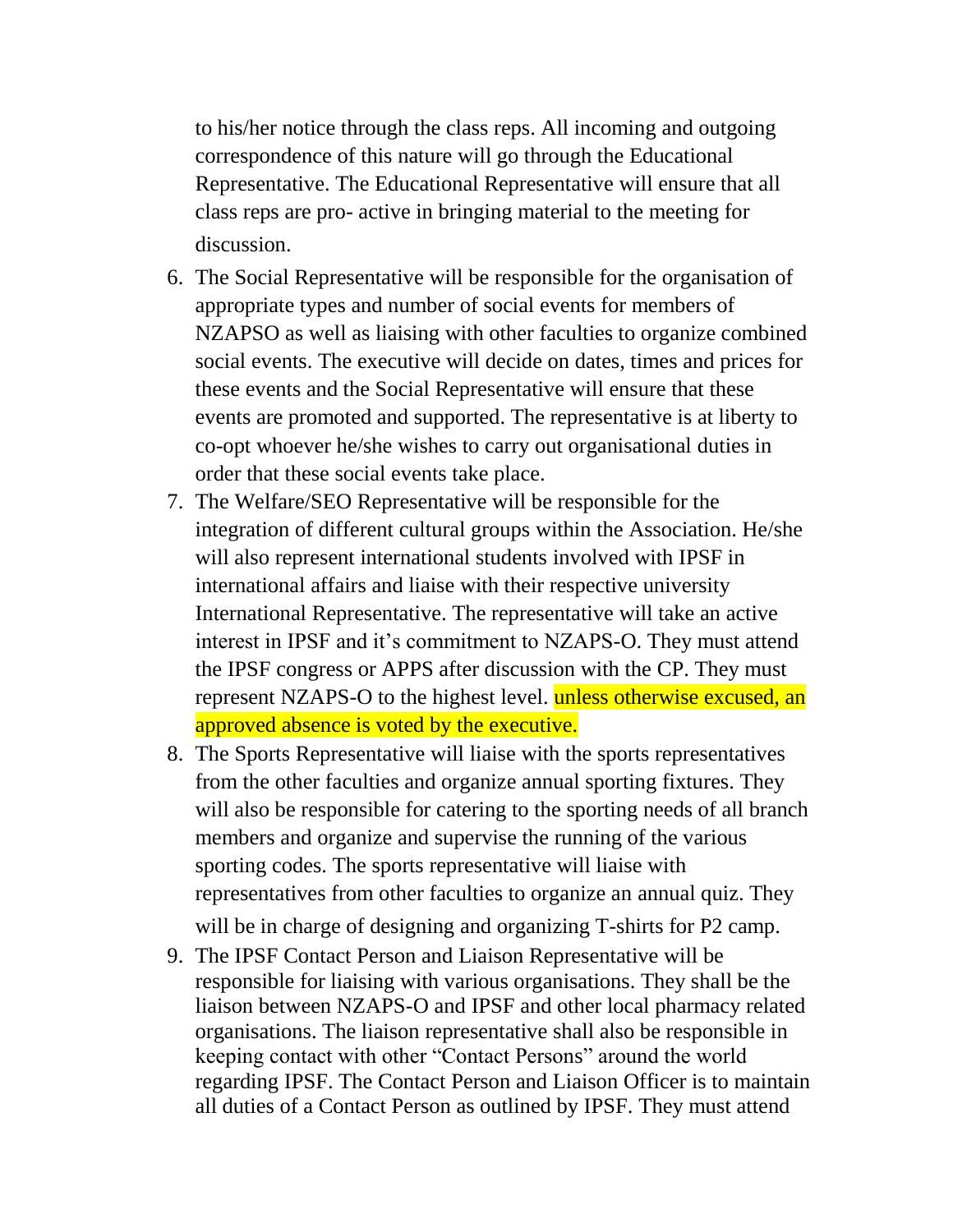the IPSF World Congress or APPS after discussion with the SEO and represent NZAPS-O to the highest level. unless otherwise excused, in approved absence is voted by the executive.

- 10. The Marketing Representative will be responsible for getting sponsorship money with the President for NZAPS-O. He/She will also be responsible for getting local deals in Dunedin. He/she will also be responsible in working with the executive for each event to find a way to make it more appealing for non members to attend events and to sign up as NZAPS-O members. They will be in charge of the designing, selling and distribution of the annual association label clothing to NZAPS-O members.
- 11.The Revue Representative will be in charge of writing, producing and directing the annual Pharmacy revue. He/She will be in charge of gaining sponsorship for the revue and promoting it to students and the wider community.

Clause 9: Powers of the Executives.

- 1. The executives, subject to this Constitution and to the powers of General Meetings, may do all the things deemed by it necessary or expedient for the fulfilment of any of the objectives of the Branch.
- 2. The executives may appoint agents, delegates and ad hoc committees to be responsible to the executive for any control of any business of the executive and any such ad hoc committee or individual so appointed shall subject to this constitution or any resolution of a general meeting have full power and authority to carry out such business. At least one executive member shall sit on each ad hoc committee. This person shall be appointed by the executive
- 3. The executive shall have power, subject to this Constitution or any resolution of a General Meeting. To administer and control funds, property and effects of the executive, and to make by-laws to regulate any aspect of the Branch.
- 4. The executive, may draft up a new proposed position for the student executive structure and this has to be voted on in a meeting with a full majority to have the new position included in next year's election, or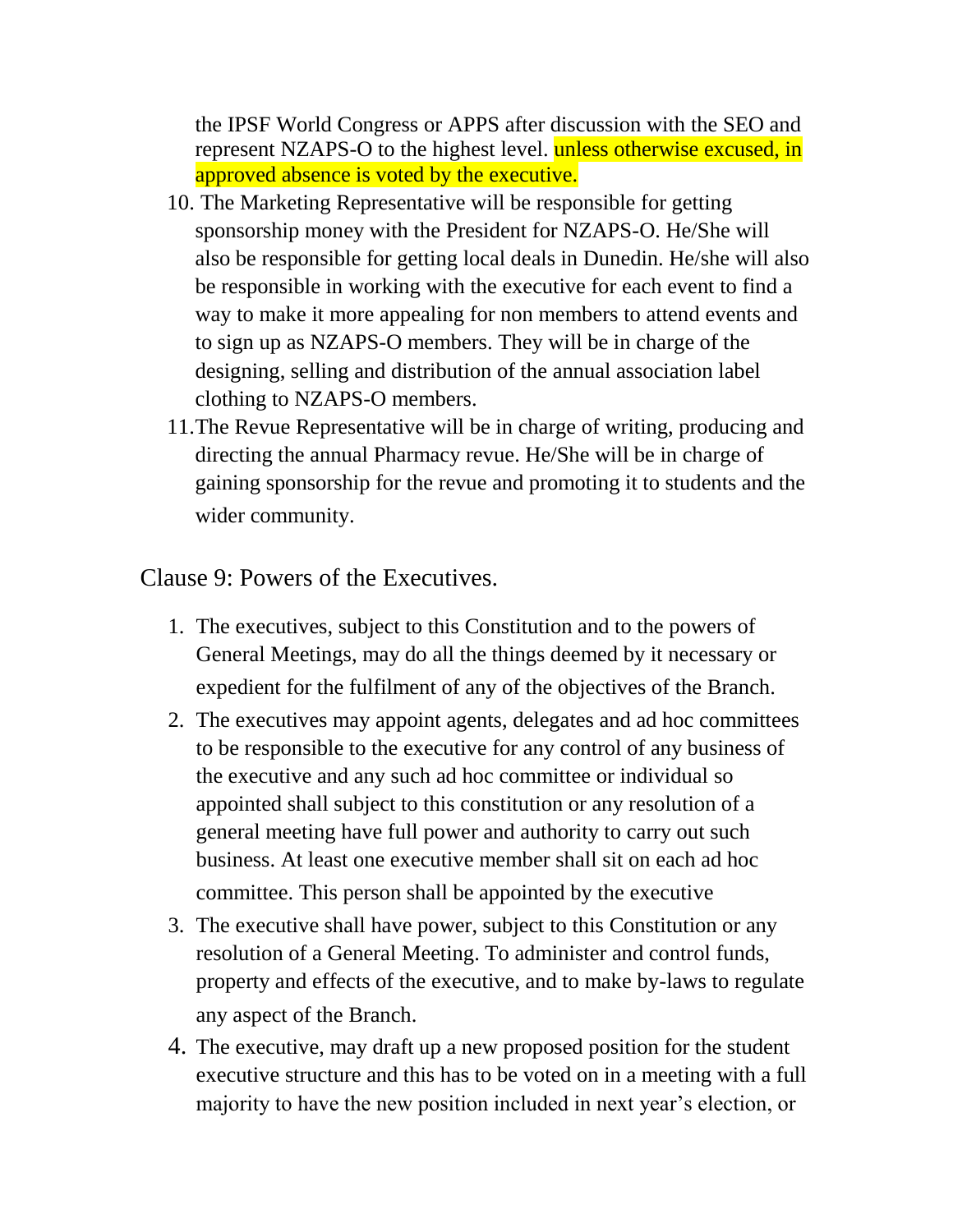the executive may effective immediately appoint a full member to become responsible for the role if needed.

Clause 10: Vacancies of the Executive.

- 1. In the event of a position on the executive becoming vacant, a bielection will be held within 2 weeks of the vacancy
- 2. In the event of a position on the executive becoming vacant at a time when a bi- election is unreasonable or impracticable, the executive shall appoint any member of the Branch to hold such office, decided by a unanimous vote of the Committee.
- 3. If a person appointed or elected to hold office on the Committee is already a member of the Committee, then Clause 9 section 5 of this Constitution shall apply.

Clause 11: Meetings of the executive.

- 1. The executive shall meet at least once every month during the academic year.
- 2. At any such meeting of the executive a quorum shall be five (5) members.
	- (a) The President may call a Meeting of the executive with 48 hours' notice.
	- (b) The President shall call an Urgent Meeting of the executive when requested to do so by a number of the Branch Executive no less than a quorum. A minimum of one (1) days notice of the meeting shall be given to all members of the executive.
	- (c) The Secretary shall give the same period of notice as prescribed in (a) and (b) above to the members of the executive by means of the noticeboard when a Meeting of the executive has been called.
- 3. If any member of the executive is absent from two consecutive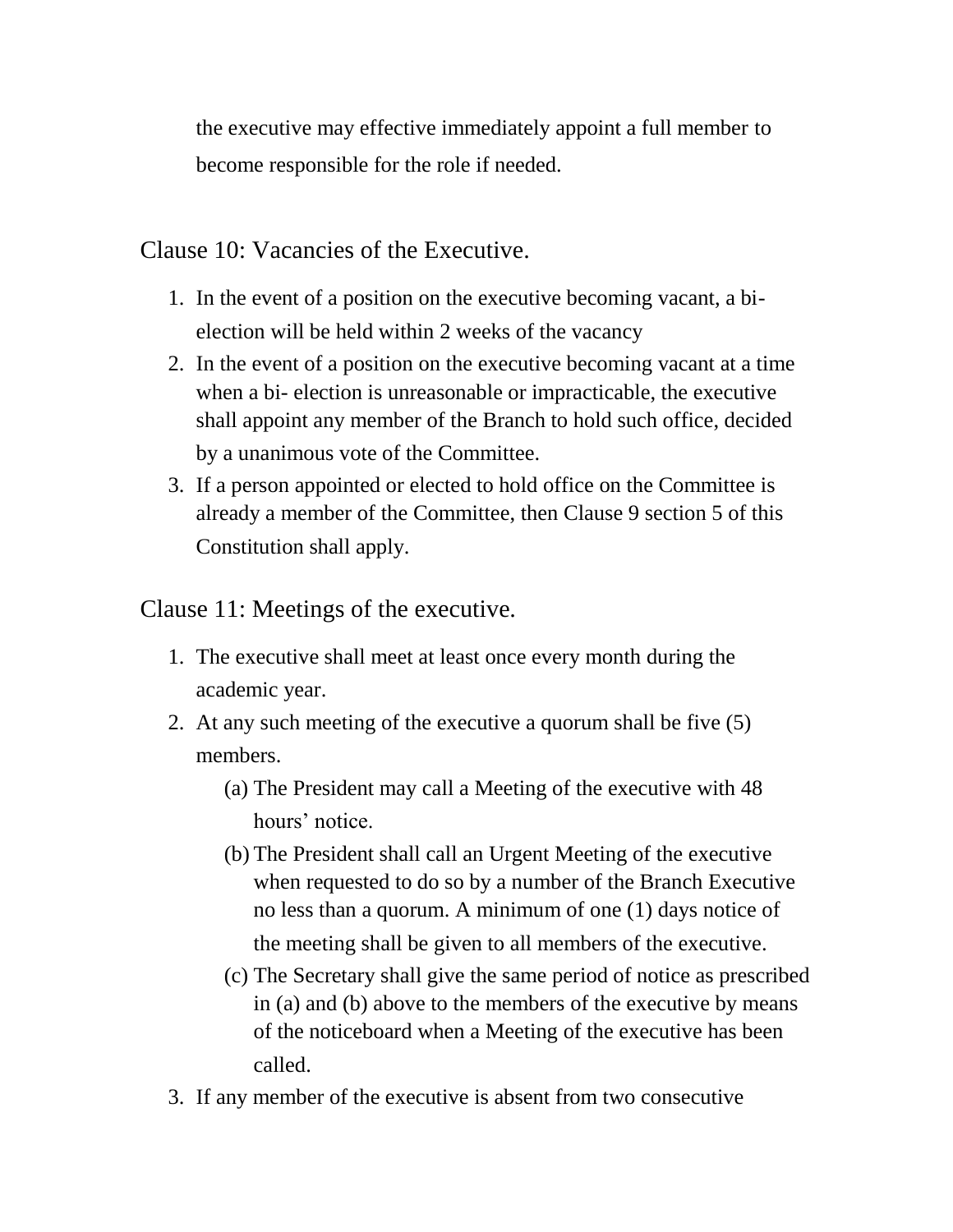meetings of the executive of which he/she has been notified, and with no acceptable excuse, the remaining of the executive must review their participation in their respective role and assess whether to deem said executive member as having resigned from the executive

4. Any person, being a member of the Association or not, may attend any executive meeting only at the discretion of the executive, and shall be given speaking rights upon the resolution of the executive.

### **Part 4: Finance.**

Clause 12: Subscriptions.

1. The Annual Subscription for Members shall be set by the executive in the latter half of the second semester of the University year and prior to the enrolment date for the following year.

Clause 13: Finances.

- 1. The executive shall have the power to expand money and to enter into contracts on behalf of the association.
- 2. The executive shall control the association funds and shall be kept in such a savings account as the executive may determine.
- 3. The Treasurer shall operate the account of the Association Funds at a determined bank.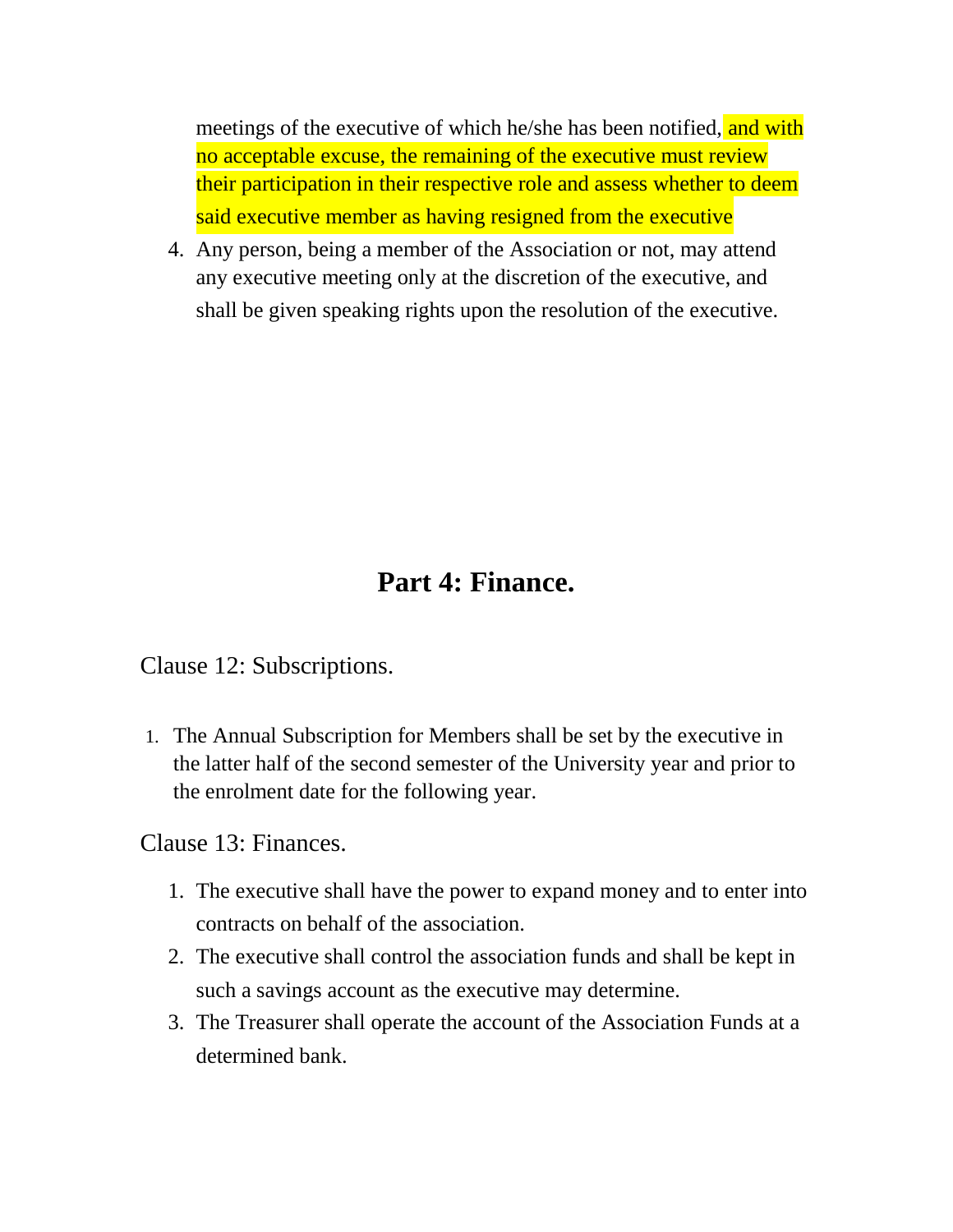### Clause 14: Personal Benefit

- 1. Any income, benefit or advantage shall be applied to the objectives of the organization. No member of the organization or any person associated with a member, shall participate in or materially influence any decision made by the organization, in respect of the payment to or on behalf of that member or associated person of any income, benefit or advantage whatsoever. Any such income shall be reasonable and relative to that which would be paid in an arms length transaction (being open market value). And the provisions and effect of this clause shall not be removed from this document and shall be included and implied into any document replacing this document.
- 2. If upon winding up or dissolution of the organization there remains after the satisfaction of all its debts and liabilities any property whatsoever the same shall not be paid or redistributed among the members of the organization but shall be given or transferred to some other organization or body with similar objects to the first organization that also has an income tax exemption or for some other charitable purpose, within New Zealand.
- 3. No addition to or alteration of the aims, personal benefit clause or the winding up clause shall be made which affect the non profit deduction. The provisions and effect of this clause shall not be removed from this document and shall be included and implied into any document replacing this document.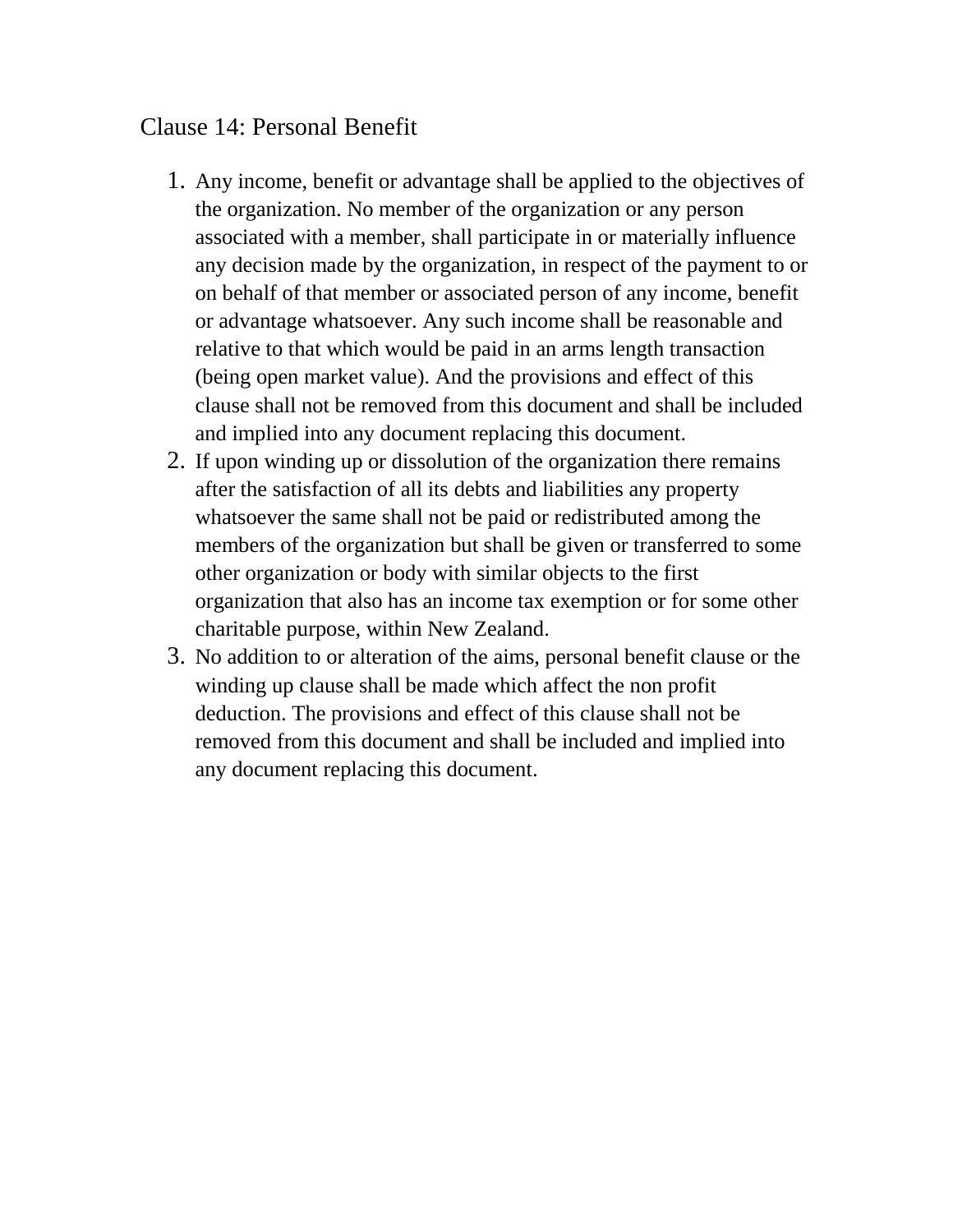### **Part 5: Miscellaneous.**

Clause 15: Publications.

- 1. The executive shall be responsible for the production and publication of the official magazine or delegation hereof.
- 2. here will be eight scholarships (worth \$120 each) that will be given to NZAPS-O members that were successfully chosen to represent NZAPS-O at an official international Pharmacy Student Congress or official IPSF event. Of these candidates two of the eight scholarships will be given to the CP and SEO of that year's mandate. The remaining candidates shall have the opportunity to apply for one of six scholarships of \$120 NZD for the purpose of attending the events mentioned above. The successful applicants chosen by the NZAPS-O executive committee will be awarded scholarships at the NZAPS-O Annual General Assembly at the end of that calendar year.
	- a. The applications will be considered based on financial need and NZAPS-O contribution upon return from the congress. Any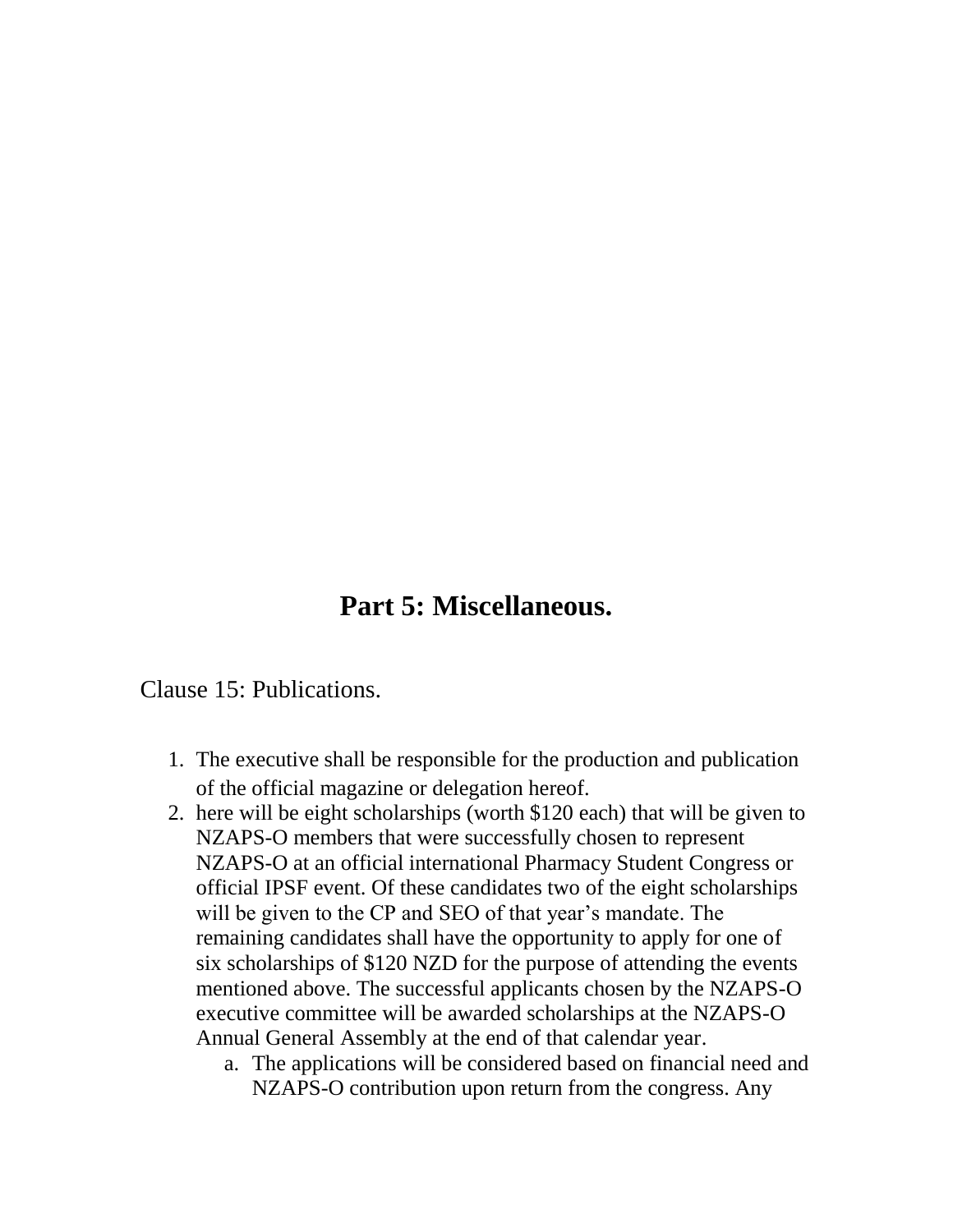other considerations will be at the discretion of the NZAPS-O executive committee.

- b. Of these scholarships three will be allocated to APPS and three to WC. There may be exceptions to amount of scholarships given each year, at the NZAPS-O executives committee's discretion and that the Treasurer fines that it is financially feasible for the association.
- 3. The IPSF Contact Person and Student Exchange Officer/Welfare-Representative of NZAPS-O
	- a. If the NZAPS-O IPSF Contact Person (CP) or Student Exchange Officer/Welfare-Representative wish to attend other official international pharmacy student congresses which are not official IPSF events and receive a scholarship, they must apply for a general NZAPS-O scholarship as described in Part 5 Clause 15(2).

Clause 16: Affiliation (Only applies if NZAPS-O is joined with OUSA)

1(a). NZAPS-O shall endeavour to be affiliated to, and be subject to the rules of the OUSA.

1(b). The rules of the OUSA shall be deemed part of these rules so as to bind NZAPS-O and all its' members, thereby and not withstanding anything herein after contained to the contrary NZAPS-O shall be bound by the rules of the OUSA. and by the regulations and decisions of The OUSA Executive.

2(a). Affiliation to the OUSA shall not affect or limit the rights and powers of the OUSA; the Societies' Council; The Executive; or any committee of the Executive or the Societies' Council in respect of any matters herein after mentioned as included in the subjects of NZAPS-O.

2(b). The Finance Representative of the OUSA or the Treasurer of the Societies' Council shall at all times be permitted and entitled to inspect the financial accounts and record of NZAPS-O.

3(a). The O.U.S.A Executive may at any time in such a manner as it may deem fitting: